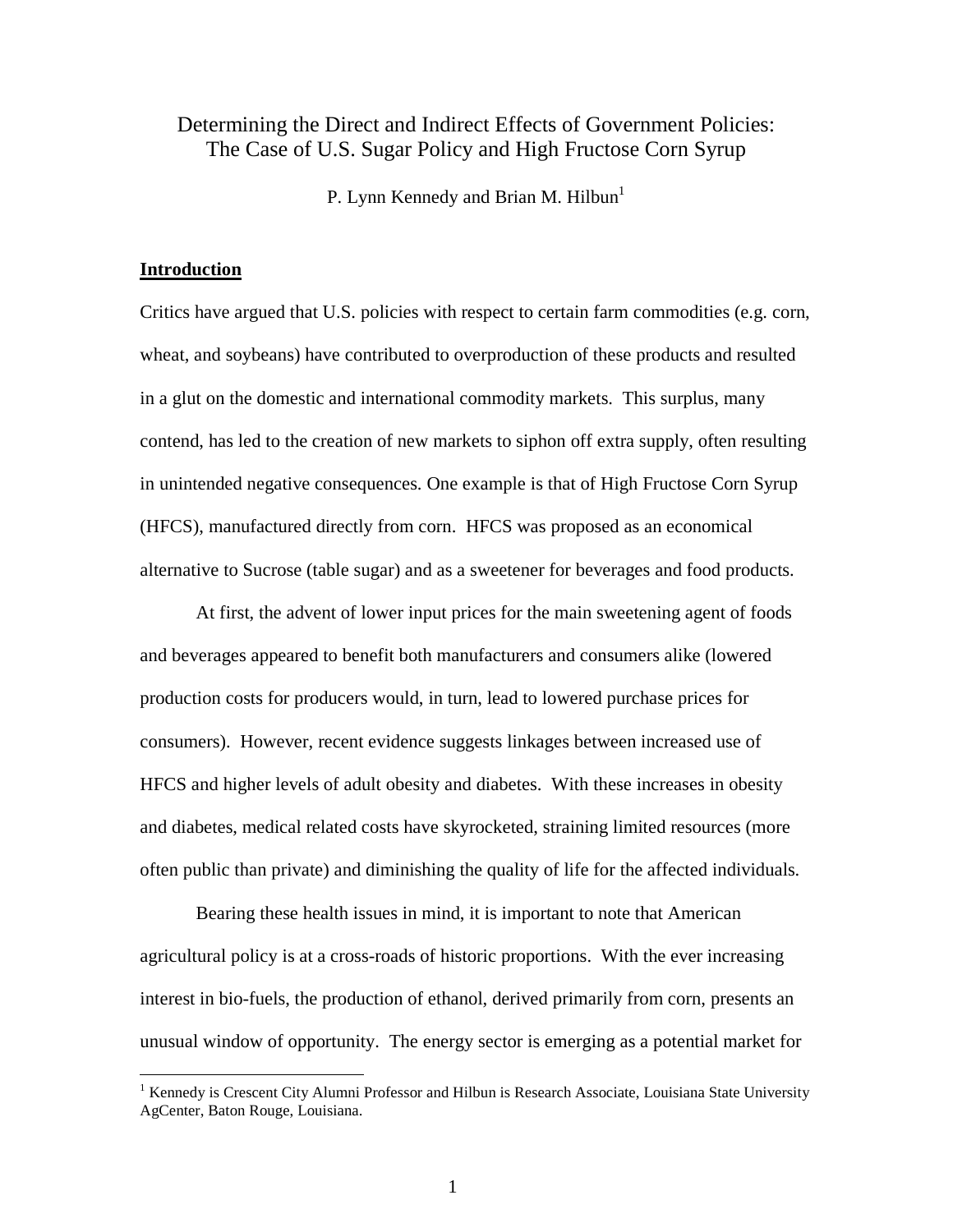grains, which may serve to edge out the HFCS market as a market for corn. A switch in agricultural policy toward a more free market approach in the marketing of agricultural commodities would place less strain on producers of historically subsidized commodities given the increasing demand for bio-fuel feedstock. The same can be said with respect to the corn industry decreasing their dependence on the HFCS industry as a market for corn.

As observers of U.S. agricultural policy have pointed out, the U.S. policy of commodity subsidization has created certain markets for technological innovations (e.g., HFCS). Similar advances appear to be on the horizon with respect to the production of ethanol and its potential to relieve U.S. dependence on foreign oil and, in turn, emerge as another viable market for the excess supply of agricultural commodities. American agriculture faces significant challenges in dealing with this issue. If U.S. policymakers were to eliminate subsidies to commodities such as corn, the increasing demand for corn by the bio-fuel industry has the potential to ameliorate potential transitional losses to producers. Positive benefits to the sugar industry would be realized in increased demand for their product as a replacement for HFCS. Potentially negative impacts to corn producers would be offset and the nation would receive health benefits as it both replaces HFCS with sucrose in its overall diet and cut the overall consumption of sweeteners as prices for foods that are constituted chiefly of sweetening components better reflect a valid market price.

Given this environment, the purpose of this paper is to examine the history of HFCS, its subsequent usage as a sweetener alternative in the United States, and the policy decisions that have contributed to this shift from sucrose to HFCS. Our study will address some of the health-related concerns and related costs that must be examined in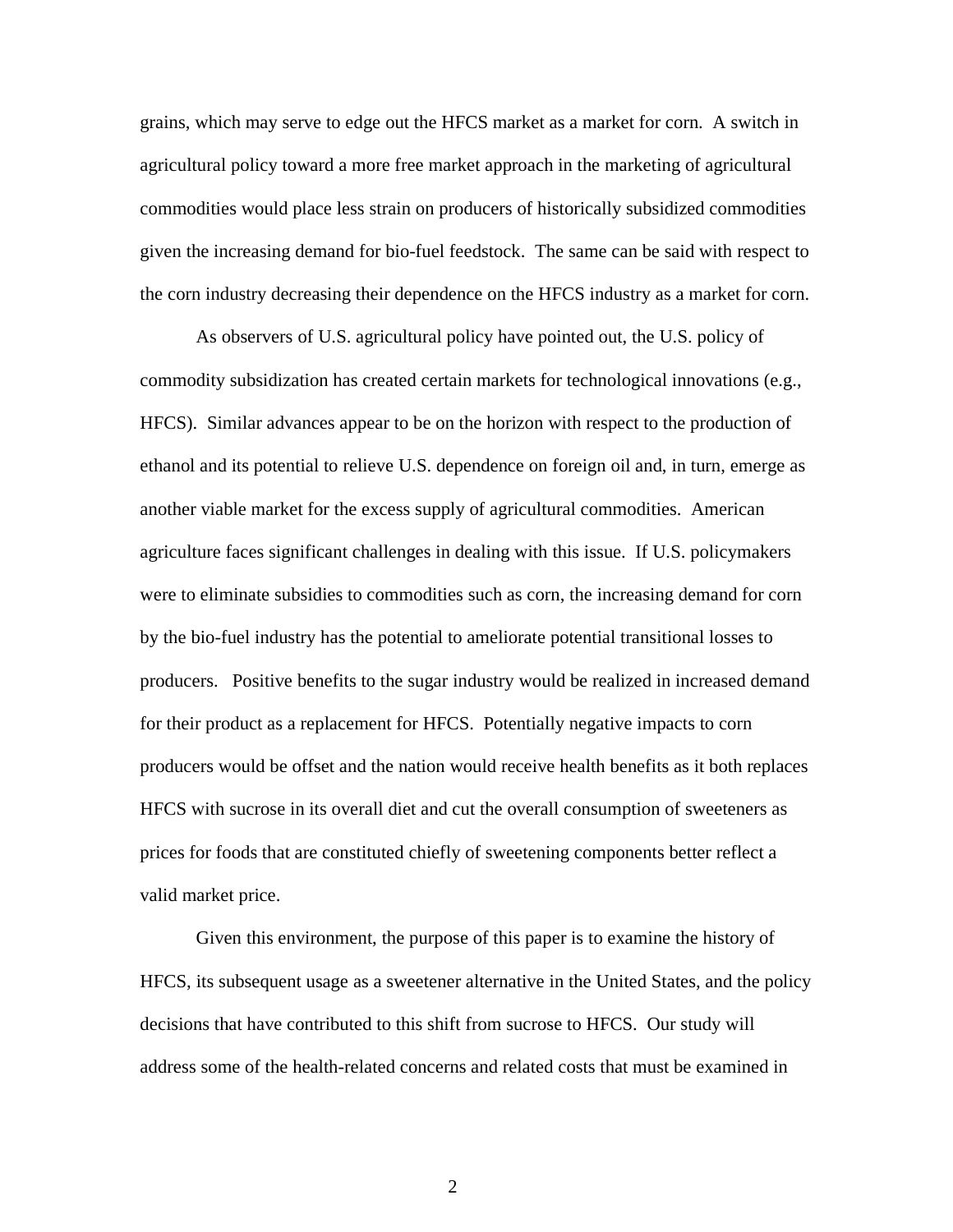light of recent findings as to the impact of increased HFCS usage on the collective health of the U.S. population. An examination of the ethanol market and its demand for corn will be examined and compared with the current market for corn as utilized in the production of HFCS.

## **Advent of HFCS**

Sweeteners have been with mankind from the very beginning of human civilization. Honey was first utilized as a sweetener. After the return of the crusaders from the Middle East in the  $11<sup>th</sup>$  century, sucrose (sugar) was introduced to Western Europe. Sugar, in turn, was responsible for a major expansion of trade between east and west (Sugar Knowledge International). Refinement of corn for starch began in the United States in the middle of the nineteenth century. With advancements in chemistry, scientists discovered that corn syrup was able to be recovered from enzymic hydrolyzation in the 1920s. With advances in chemical purification techniques in the 1950s, the earliest of the corn based sweeteners, such as crystalline dextrose hydrate, were developed and introduced into the sweetener market in limited quantities to compete with sugar (Corn Refiners Association). With the advent of Enzyme Catalyzed Isomerization (ECI) of glucose to fructose in the 1960s, HFCS production was realized. The first HFCS derived from ECI consisted of roughly 15% fructose and the rest consisting of other sugars (Corn Refiners Association). In 1967, HFCS-42 (42% fructose) came onto the market. With the introduction of HFCS-42 and with advances in production technology/technique, HFCS began to be more widely utilized in the commercial sweetener market (Corn Refiners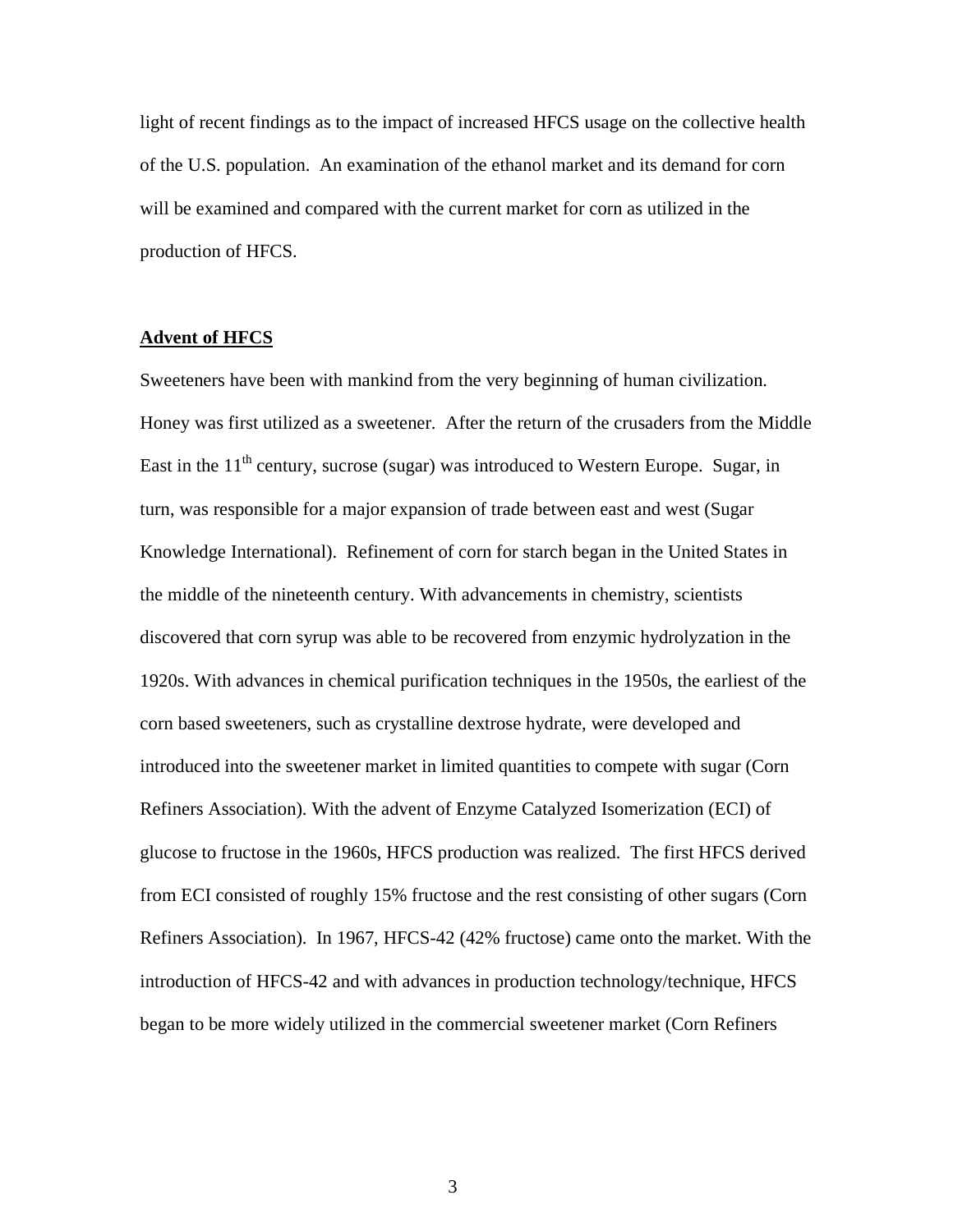Association). Ten years later, HFCS-55 (55% fructose) was introduced onto the market (Bray, et al.).

## **Uses of HFCS**

High Fructose Corn Syrup is utilized in much the same way as sugar. It is added to food and beverage products to impart sweetness, helps to depress crystallization in frozen desserts (e.g., ice cream), and aids in the viscosity of certain liquid condiments (e.g., the ability to pour salad dressing at a sufficient rate). HFCS also aids in texture enhancement for foods, the browning of foods, and also in the fermentability of food (which is utilized by bakeries in the production of bread) (HFCS Facts). From 1970 to 2006, per capita consumption of HFCS increased from 0.5 pounds per year to 58.3 pounds per year (USDA 52). Total deliveries of HFCS as a caloric sweetener for inclusion into food/beverages increased from being nonexistent in 1966 to 8,783,000 short tons in 2006 (as compared to 9,332,000 short tons for refined sugar in 2006) (USDA 49). The production of HFCS is a major enterprise in the United States accounting for 515,000,000 bushels of corn utilized to manufacture HFCS in 2007 alone (USDA 31). The consumption of HFCS has increased 1000% from 1970 to 2000 and now accounts for more than 40% of sweeteners used for processed foods and beverages (Bray, et al.).

#### **HFCS and Health**

The use of HFCS as a sugar substitute has not been without controversy. Many experts contend that the rapid increase in obesity among the general U.S. population is directly correlated with intensified usage of HFCS as a sugar substitute. One of the first to examine the effect of HFCS on health was Meira Fields who, in 1984, studied the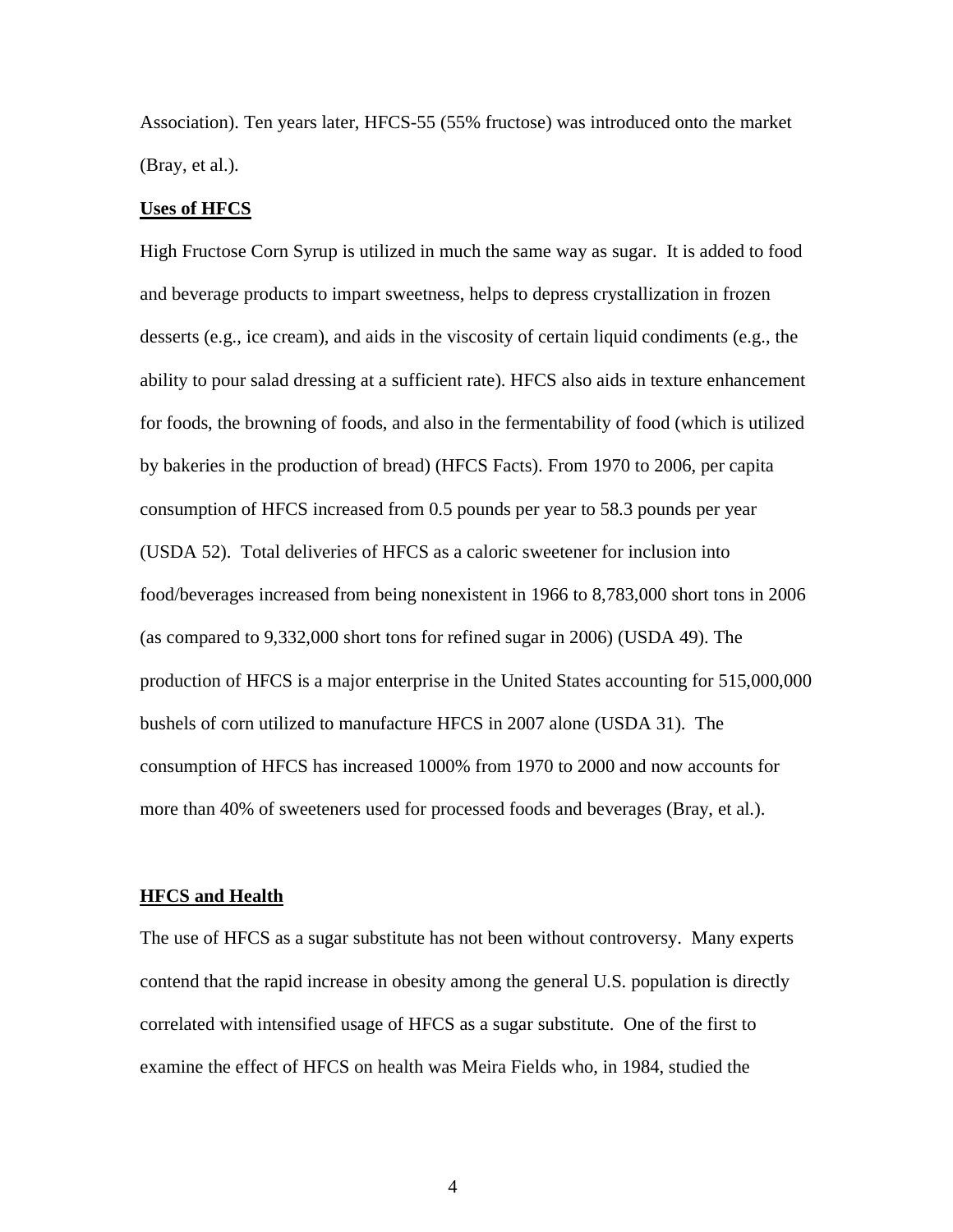severity of copper deficiency in rats as determined by the type of dietary carbohydrate. In this study it was proposed that the majority of adult Americans experienced a copper deficiency in their daily diet. It was deemed of interest to examine whether or not the level of severity of copper deficiency could be tempered by changing the dietary carbohydrate to that of either glucose or starch (Fields, et al.). Their study found that dietary fructose aggravated test rats' copper deficiency and that dietary fructose also provoked a more intense glycemic response than that of starch (Fields, et al.).

Bray, Nielsen, and Popkin examined the correlation and causality between fructose consumption in beverages and obesity in the United States. Bray, et al. contend that fructose is processed differently by the body than is sucrose. They state that when sucrose is consumed, a signal goes from the brain to the pancreas, triggering the release of insulin. Along with insulin release, leptins (adipocyte hormones) are also secreted (after a delay of several hours) which in turn act as appetite inhibitors. The emission of leptins was deemed important because studies have linked leptin deficiency with obesity (Farooqi, et al.).

Bray, et al. proposed that because HFCS is metabolized differently than glucose. They state that glucose enters cells by a transport mechanism that operates under the aegis of insulin activators which, in turn, activate cells and allow for the entry of glucose into the cell to be processed or metabolized intracellularly. Bray, et al. state that the metabolization of fructose is handled in an entirely different manner. According to their study, that the entrance of fructose into a cell is not insulin dependent but rather dependent upon a Glut-5 transporter. This transmission method is significant in that with no insulin release by the pancreas, there is no attendant leptin release. Therefore, with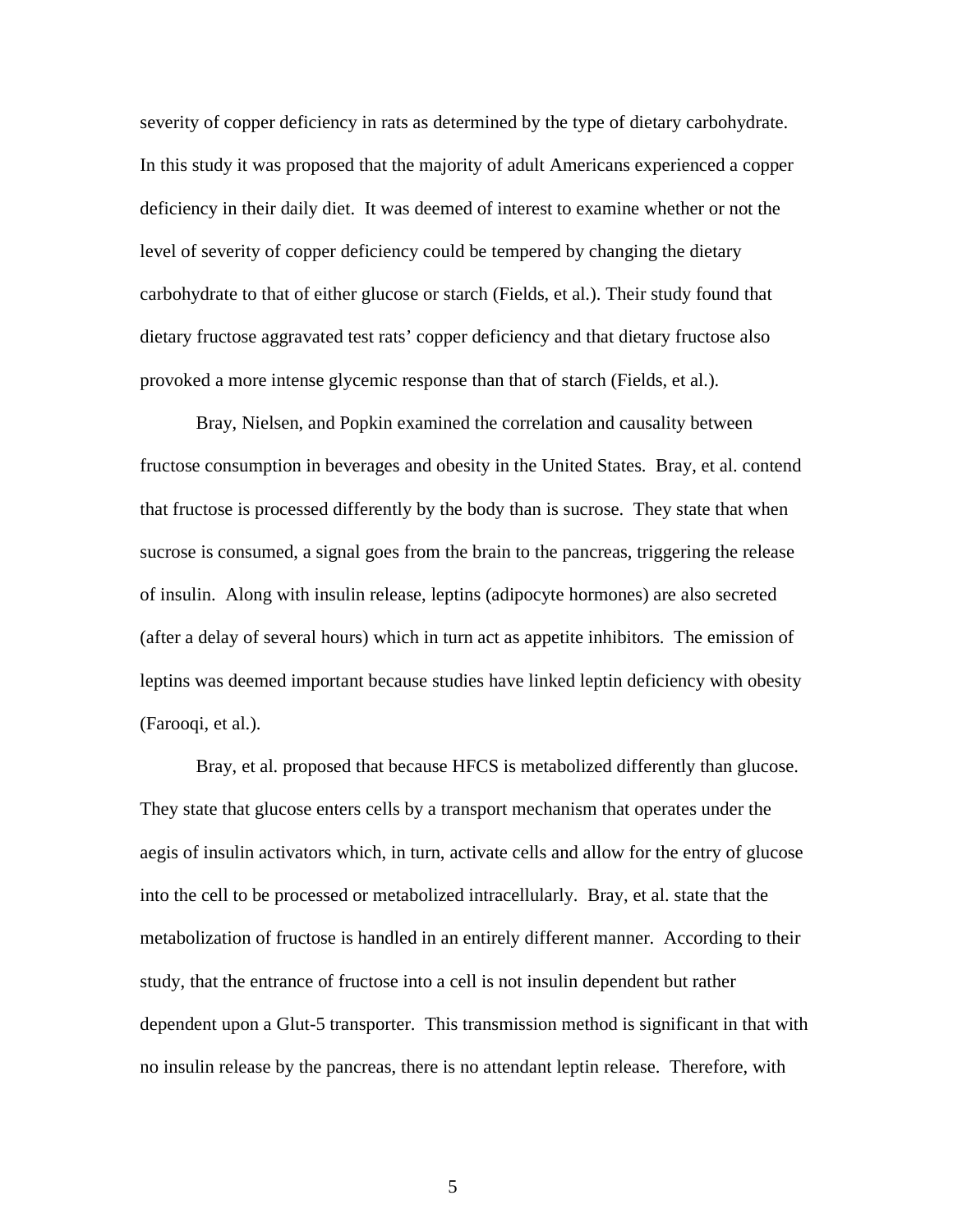the consumption of fructose there are no satiety signals from the digestive system to the brain, thus, in turn, permitting individuals to continue consumption or caloric intake.

Schulze, et al., also examined the correlation and causality between increased HFCS consumption in beverages and increases in weight gain and increased risk of contracting type-2 diabetes in young and middle-aged women. The hypothesis was that with large consumption of HFCS beverages, the sugars were in a readily absorbable state and that their consumption increased young and middle-aged womens' weight gain and incidence of type-2 diabetes. They conclude that evidence suggests a correlation between frequent consumption of beverages sweetened with HFCS and increases in weight gain and incidences of type-2 diabetes in the sample population. They also postulate that the results of weight gain and type-2 diabetes incidence was due, as earlier hypothesized, to the existence of large amounts of rapidly absorbable sugars in beverages sweetened with HFCS (Schulze, et al.).

 As has been pointed out, the medical profession has shown a relationship between the existence of HFCS in food and beverages and increases in obesity and type-2 diabetes (along with other health related ailments) in their respective study populations. The usage of HFCS as a low cost alternative to sucrose may have negative externalities as to the well-being of the nation's health. These savings that come to both producer and consumer alike through the usage of HFCS as the principal sweetener component in processed foods and beverages might have long-term negative consequences that could outweigh any gains HFCS poses for the welfare of both consumers and producers.

The Surgeon General of the United States, Dr. Richard H. Carmona, testified in 2003 before the Subcommittee on Education Reform Committee on Education and the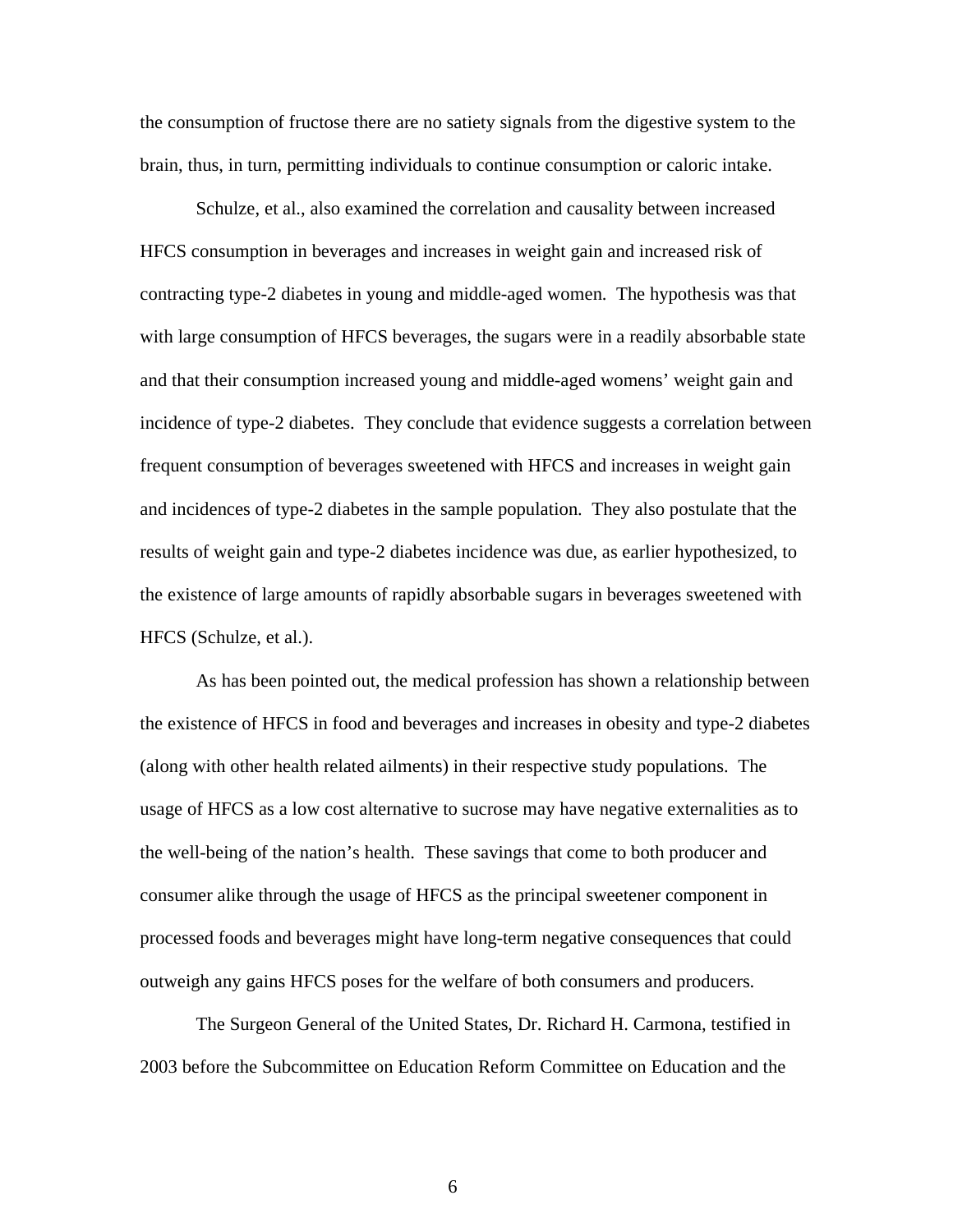Workforce in the United States House of Representatives as to the impacts both increased obesity and diabetes rates have on the U.S. population. Carmona stated that, "In the year 2000, the total annual cost of obesity in the United States was \$117 billion." He also stated that there were, in 2003, 17 million Americans suffering from type-2 diabetes and 16 million Americans with pre-diabetes. Diabetes costs America \$132 billion annually (2003). He went on to say that in 2003 alone over 300,000 Americans would die from illnesses related to being overweight and/or obese and that obesity contributes to the number one killer of Americans: heart disease (Carmona). When the costs of obesity and type-2 diabetes alone are considered, one can see that the potential health impacts on America's economy are tremendous.

#### **Economic Implications for the Subsidization of Sugar on the HFCS Market**

The use of HFCS in the United States can be linked to U.S. sugar policies designed to support the sugar industry. In this case the U.S. government has supported the domestic price of sugar by means of an import quota. The impact of this policy can be seen in Figure 6. In this case, the free trade world price of sugar is  $P_F$ . At this price U.S. sugar producers will produce sugar at the quantity  $Q_{PF}$ , with domestic consumption in the amount  $Q_{CF}$ . At these levels domestic consumption exceeds domestic consumption by quantity  $Q_{TF}$ , as shown by the intersection of Excess Supply and Excess Demand in the world market. This scenario represents the free trade equilibrium in the world market.

 Consider now the case where the domestic country (U.S.) seeks to support its producers by means of an import quota. In this case the government restricts the quantity of imports to  $Q_{TP}$ . This restriction will result in insufficient total supply to meet quantity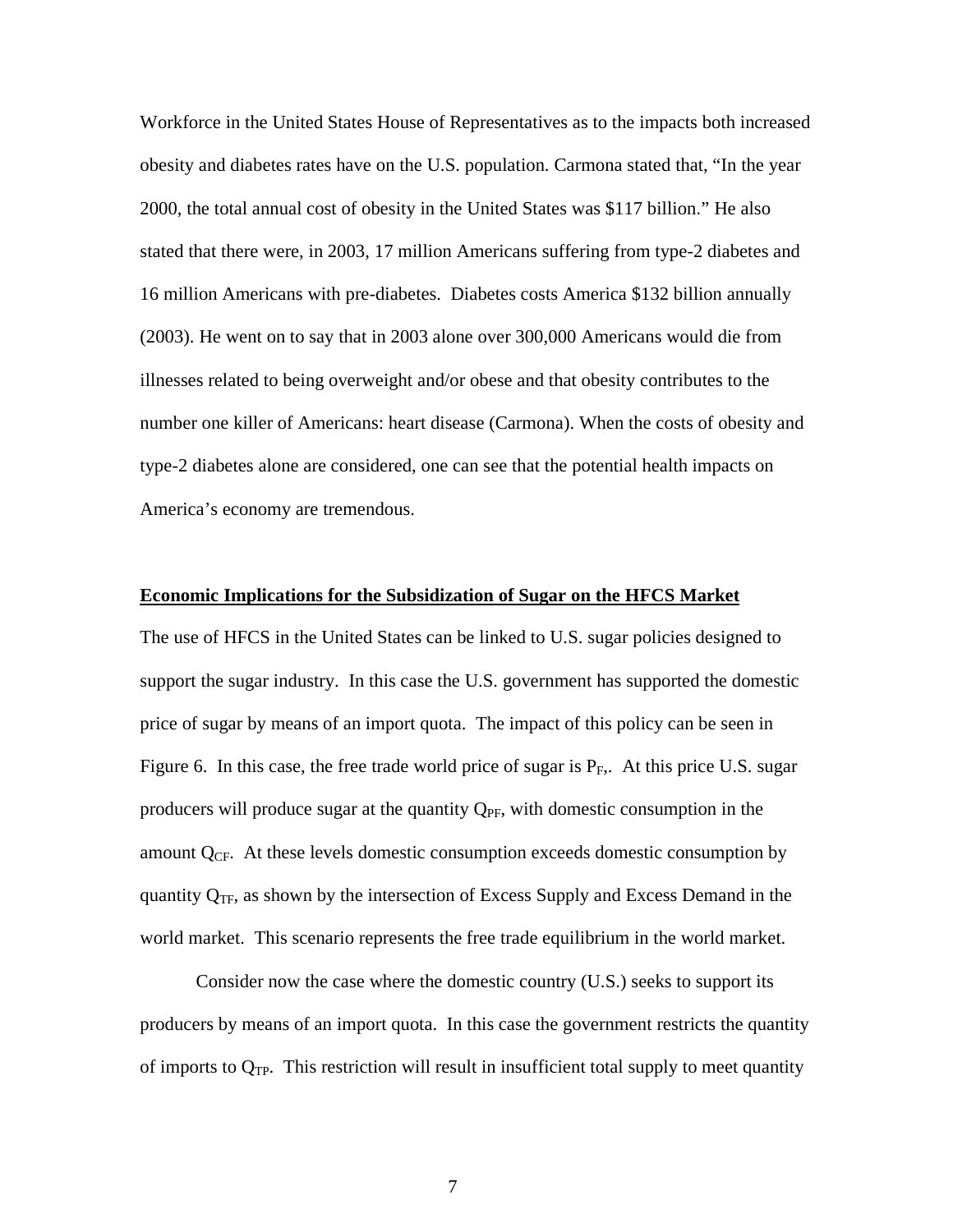demanded, given the world price,  $P_F$ . In order to achieve an equilibrium given the restricted level of imports, quantity supplied must increase to  $Q_{PP}$  while quantity demanded will decrease to quantity  $Q_{CP}$ . To accomplish this, the domestic price will increase to  $P_P$ . This inflated price level not only provides benefits to domestic sugar producers, it also benefits world producers who are able to export their product to the United States.

 While domestic producers benefit from this inflated sugar price, consumers are worse off given that they now consume less product at a higher price. In this partial equilibrium analysis, consumers decrease their consumption as a result of higher domestic sugar prices, however, given that consumers have unmet demand, they will seek to increase their utility through the consumption of substitute products. In this case, a product such a HFCS, which may be viewed by consumers as inferior to sucrose, may replace sucrose if the price differential is sufficiently large. Here the increased price of sugar has not only caused increased HFCS consumption, it has acted to spur the construction of additional HFCS manufacturing facilities and increased the competitiveness of the HFCS industry relative to the sugar industry.

 Initially, HFCS gained market share due to a change in price competitiveness. This resulted from the inflation of domestic sugar prices relative to those of HFCS. However, the longer term and possibly more damaging impact has resulted through a gain in cost competitiveness by the U.S. HFCS industry due to the growth and development of the HFCS industry resulting from policies initially intended to benefit the U.S. domestic sugar industry.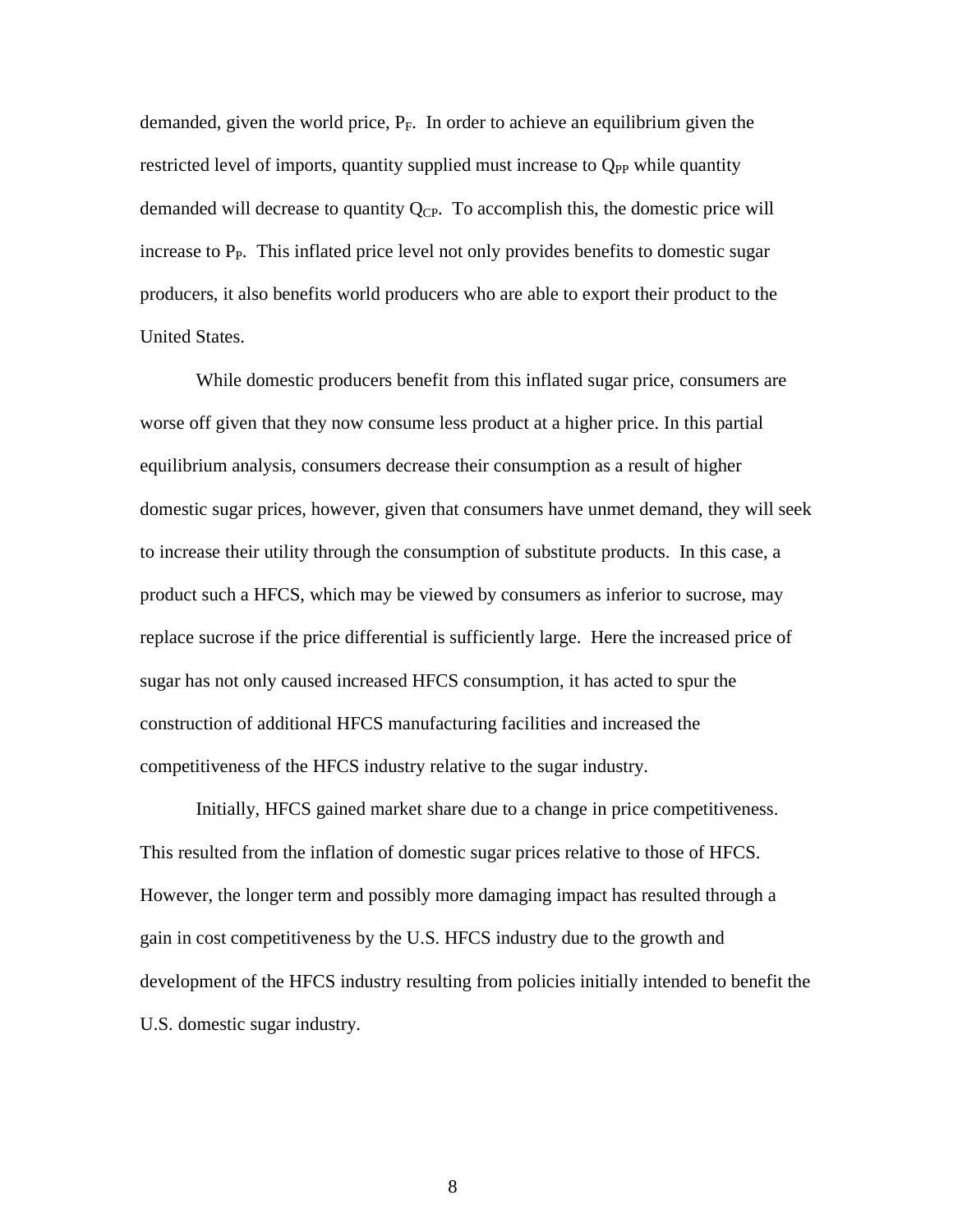#### **Empirical Analysis**

Previous analyses have modeled the impact of increased sugar-import quotas on the U.S. sugar market. For example, Petrolia and Kennedy (2003) used *Modele Internationale Simplified de Simulation* to analyze increases in the U.S. sugar TRQ to determine the impact of increased exports from Cuba and Mexico. For the purposes of this analysis, a partial-equilibrium framework is developed to determine the impact of a specific importquota level. Our model considers the United States as a small country relative to the rest of the world. Three sectors are utilized within this framework: domestic production, imports, and domestic consumption. Domestic consumption, *QC*, is comprised of products produced domestically, *QS*, and/or imported, *QM*, such that

$$
(1) \qquad Q_C = Q_S + Q_M,
$$

<u>.</u>

where  $Q_M$  is determined exogenously by the domestic government through their choice of TRQ level.<sup>2</sup>

The domestic price will adjust to changes in *QM*, which will result in producers adjusting  $Q_S$  based on their supply function, and consumers adjusting  $Q_C$  based on their demand function. A market-clearing price will be achieved when  $Q_S$  and  $Q_C$ , resulting from the new  $Q_M$ , meet the conditions in equation (1).

Simulations are conducted in this analysis for alternative import quota levels using Microsoft Excel. Given the observed supply and demand quantities at the baseprice level, linear supply and demand is used to determine: the market clearing equilibrium in the absence of supply management given a specific import. Domestic

 $2^2$  The TRQ employed by the United States uses a tariff of zero for all in-quota imports, and a prohibitive over-quota tariff structure. The over-quota tariff becomes non-prohibitive, given a sufficient decrease in world price and/or an increase in U.S. price.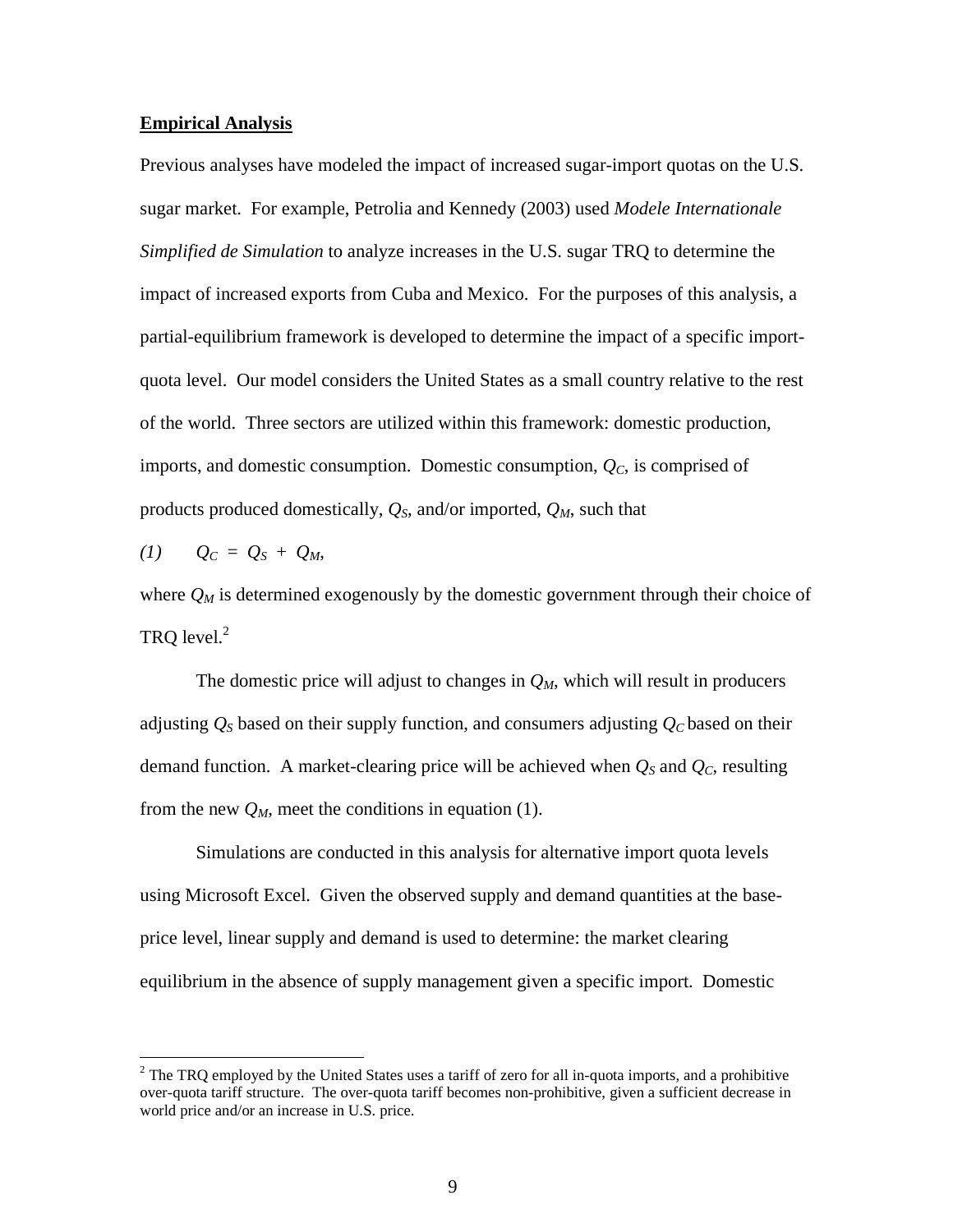quantities and prices are then used to calculate the respective changes in producer and consumer surplus resulting from each scenario.

The base-level raw-sugar quantities and prices used in these simulations are based on 2004/05 data obtained from the Sugar and Sweeteners Outlook (USDA 2007). Total U.S. demand was 9.079 million metric tonnes (mmt), which was comprised of 7.597 mmt from domestic production and 1.482 mmt from imports. The status quo price of raw sugar was U.S. 22.92 cents per pound (\$505.30 per metric tonne, mt).

The base-level-import quota, used as the status quo in this analysis, was 1.482 mmt. Various scenarios were developed, based on alternative policy strategies, to expand the level of imported sugar by expanding the import quota. The minimum expansion was based on the DR-CAFTA agreement of an additional 100 thousand mt. Other scenarios considered include expansion of the base-level-import quota by 500; 1,000; and 2,000 thousand mt.

The literature shows U.S. own-price sugar supply elasticities ranging from 0.10 to 0.70 (Tyers and Anderson 1992; Lopez 1989; Lopez 1990). Gardiner et al. (1989) used an aggregate own-price sugar supply elasticity of 0.50 which we adopt in this analysis. Demand elasticities, in the literature, range from -0.10 to -0.60 (Lopez 1989; Lopez 1990; Tyers and Anderson 1992; Gardiner et al. 1989; Uri and Boyd 1999). Based on these estimates, we employ a demand elasticity of -0.30.

### *Import-Quota Levels*

We show the impacts of alternative import-quota levels (Table 1). In these scenarios, the domestic market price adjusts to achieve equilibria where domestic production plus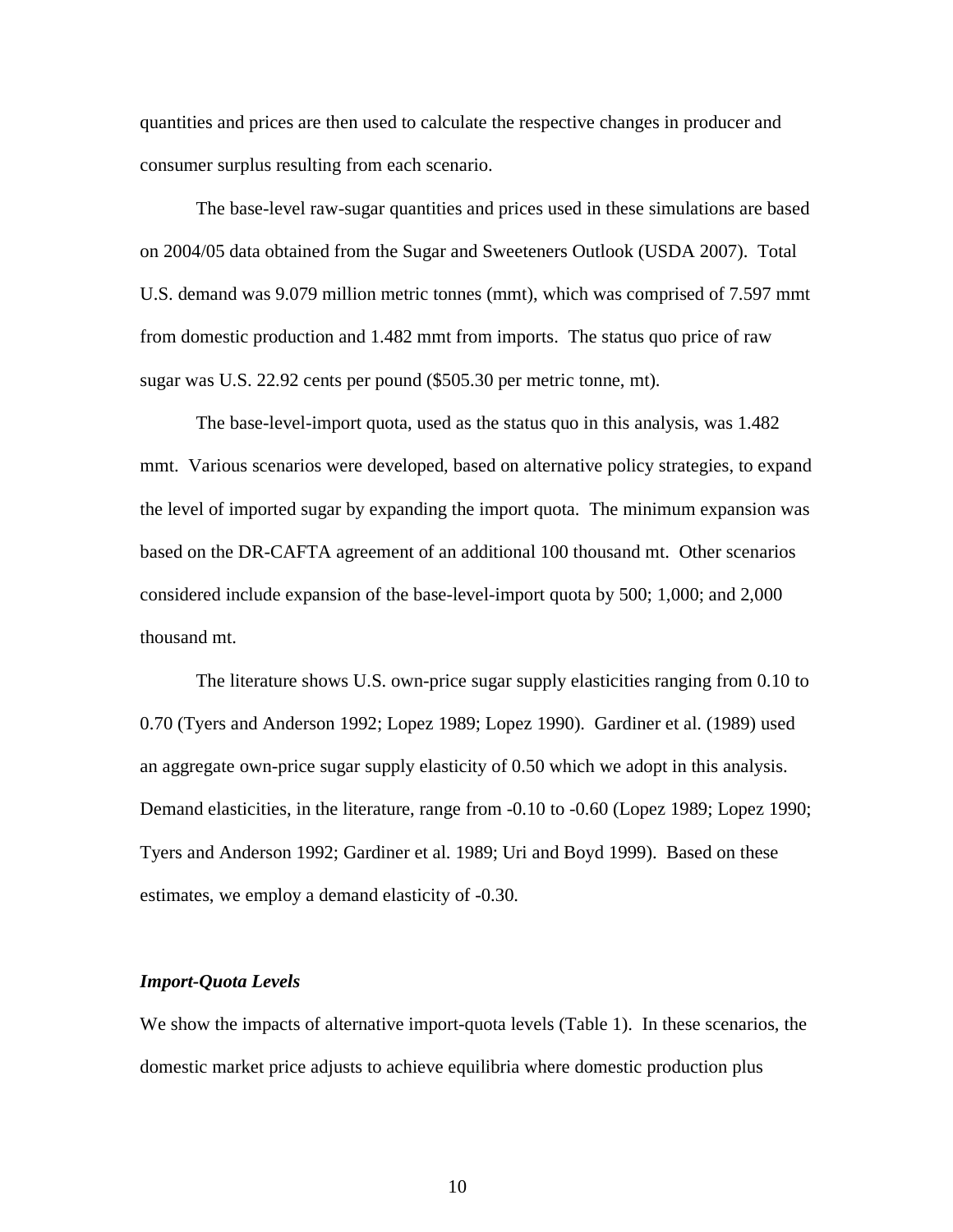imports equal domestic consumption. These results show consistently that an increase in the total import quota causes: (1) the market-clearing price to decline, (2) market-clearing production levels to decrease, (3) producer surplus to decrease, and (4) consumer surplus to increase. Given a demand elasticity of −0.3 and a supply elasticity of 0.5, producer rents fall by roughly U.S. \$1 billion for an increase in imports of 2.0 mmt to 3,482 thousand mt. On the other hand, consumers gain roughly U.S. \$1.5 billion from expanded imports.

 The counter argument can be used to show the impact of imposition of the import quota on producer and consumer surplus. Table 1 presents five scenarios based on alternative import quota levels. The scenario using 1,482 thousand MT represents the current import quota level, while the scenario using 3,727 thousand MT represents the level of imports at which the U.S. domestic price would be equivalent to the world price of sugar (15.03 cents/pound, raw value). The difference between producer and consumer surplus between these two scenarios represents the gains or losses to consumers or producers resulting from the imposition of an import quota. The imposition of an import quota in the amount of 1,482 thousand MT increases producer surplus by 1.30 billion dollars while decreasing consumer surplus by 1.81 billion dollars.

 Based on this analysis, it is clear that the losses to consumers with respect to the sugar import quota program outweigh the gains to producers by over half of a billion dollars. In addition to this, it was presented earlier that the U.S. Surgeon General indicated that the total annual cost of obesity in the United States was \$117 billion, with the annual cost of diabetes at \$132 billion. If the increased use of HFCS in the American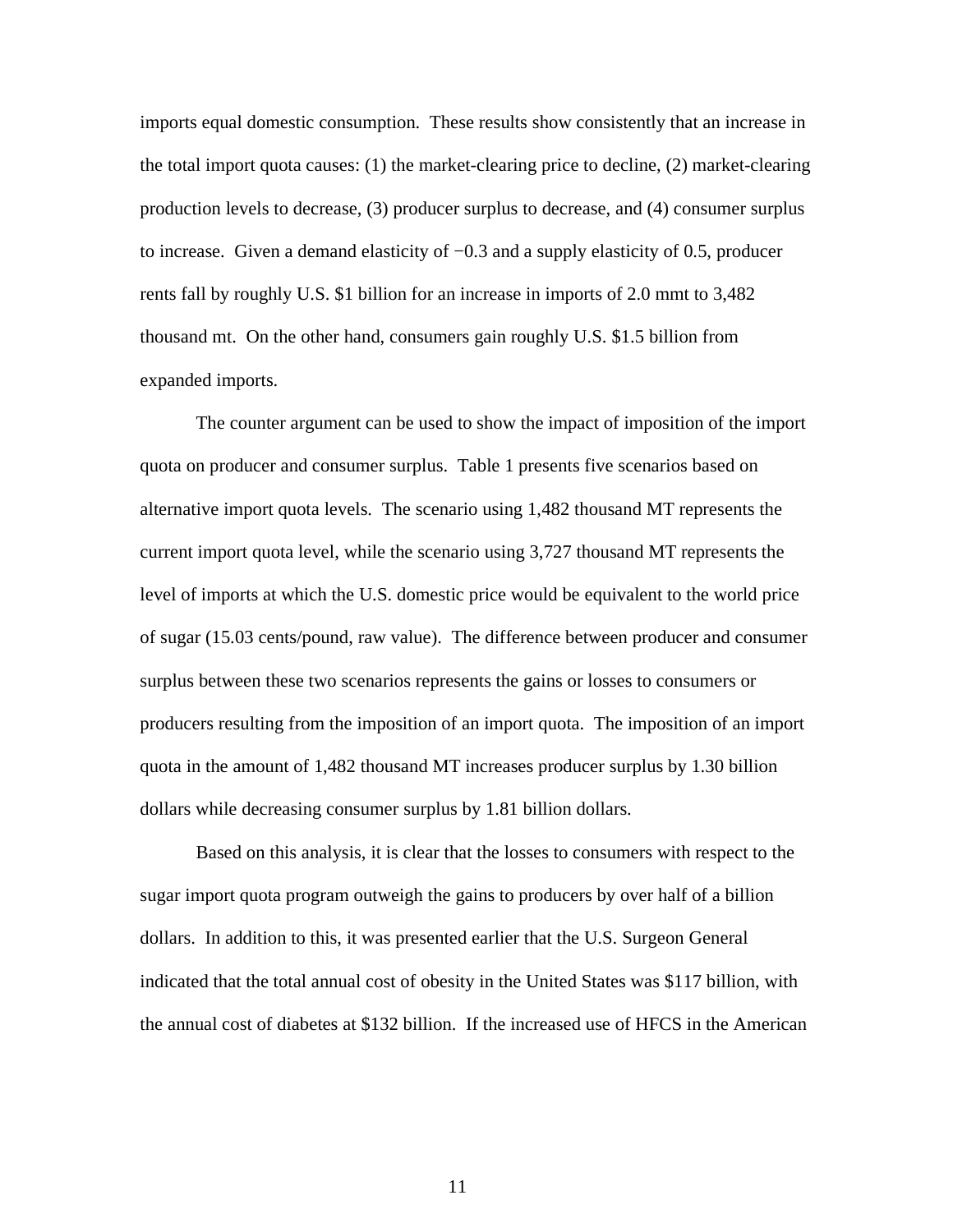diet accounts for only a fraction of this amount, it is possible that the indirect costs of the U.S. sugar import quota program well exceed the direct costs.

### **Price Support and New Industry Creation**

As is the case in many situations, externalities occur that were/are either unforeseen or unintended. The negative side effects of HFCS as to health are controversial but warrant further investigation especially as to the impacts from which heightened HFCS consumption has had on the public health and just exactly, from an economic perspective, what do these effects portend for future U.S. economic viability in light of continued mass HFCS usage and consumption. When industries are allowed to gain a foothold in a market it is important for policy makers and analysts alike to account for and anticipate unintended consequences or negative externalities.

 With price supports and tariff rate quotas as they currently stand, the U.S. domestic price for sugar is higher than HFCS prices, making HFCS a more attractive option to industries whose primary input of production are sweeteners. Ethanol, with its intense demand for corn, could introduce a paradigm shift into the traditional sweeteners market as it currently stands in the United States. With the emergence of ethanol in the United States as an alternative fuel source, a window of opportunity has opened that may encourage all players concerned (corn producers, sugar producers, and cost-sensitive industries dependent on cheap sweeteners) to shift away from corn derived HFCS to sugar. Such a shift would help alleviate some of the negative externalities which would come as a result of a lessening HFCS usage for human consumption (by replacing HFCS with sugar) without having corn farmers suffer the effects of lessened corn demand for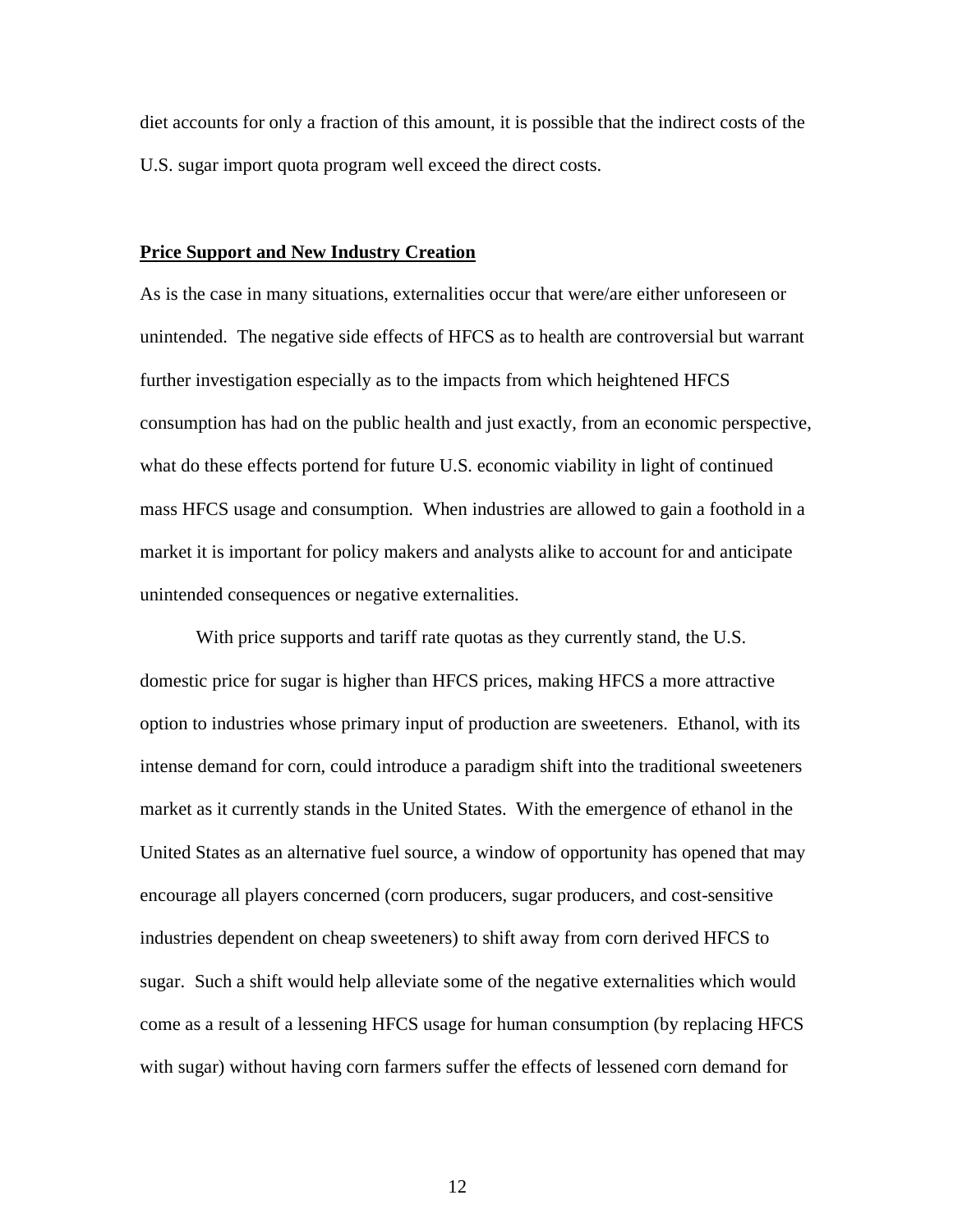HFCS usage as ethanol would bridge the gap and help to support or increase corn demand.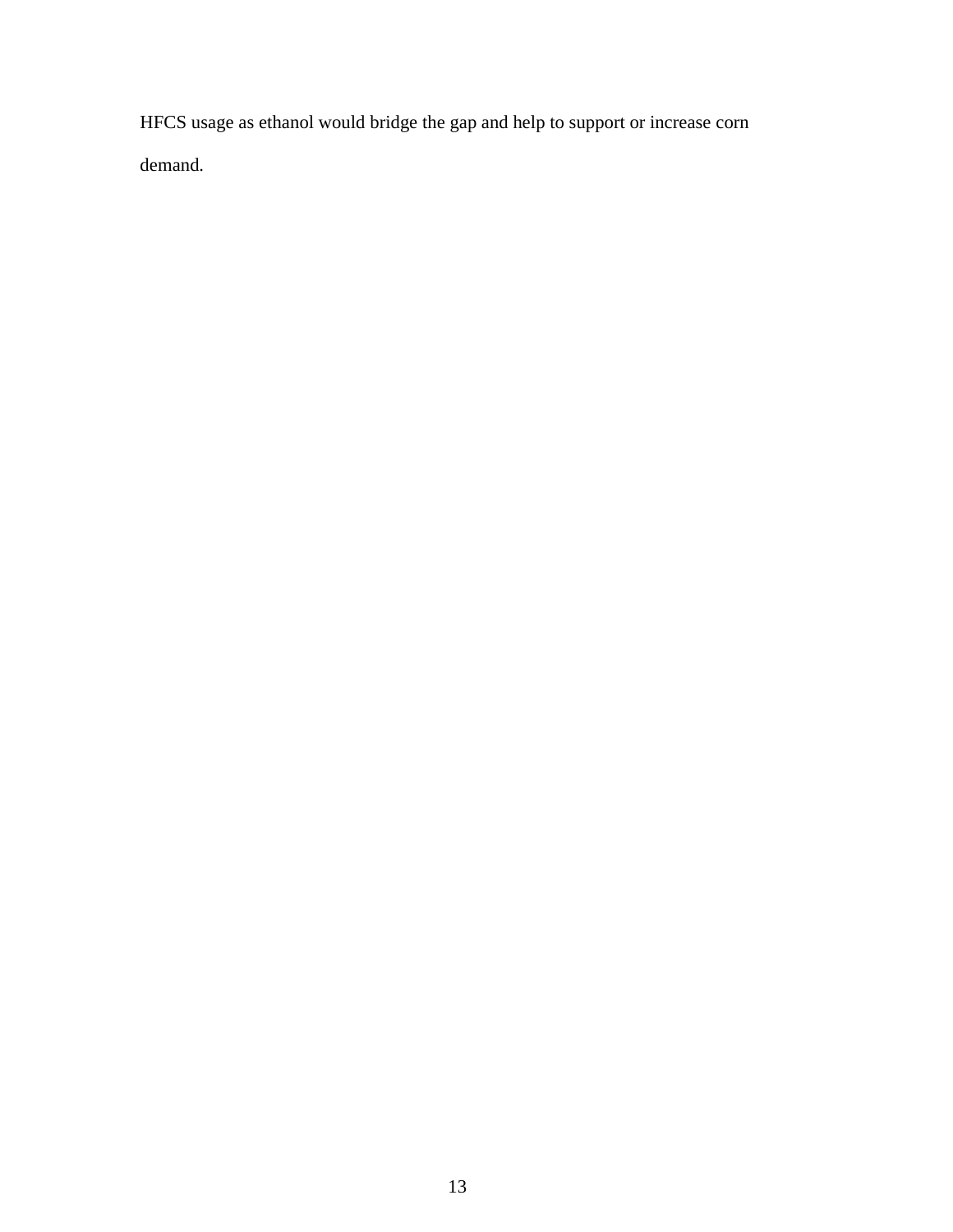| <b>Demand/Supply</b><br><b>Elasticities</b> |                                       | <b>Total Import Quota (1000 MT)</b> |           |           |           |           |
|---------------------------------------------|---------------------------------------|-------------------------------------|-----------|-----------|-----------|-----------|
|                                             |                                       | 1482                                | 1582      | 1982      | 2482      | 3727      |
|                                             |                                       |                                     |           |           |           |           |
| $-0.3/0.5$                                  | Market Clearing Price (cents/lb)      | 22.92                               | 22.57     | 21.16     | 19.41     | 15.03     |
|                                             | Market Clearing Production (1,000 mt) | 7.597                               | 7.539     | 7.306     | 7.015     | 6,290     |
|                                             | Producer Surplus (\$1,000)            | 2,879,586                           | 2,820,944 | 2,590,890 | 2,313,476 | 1,671,738 |
|                                             | Consumer Surplus (\$1,000)            | 7,647,393                           | 7.717.906 | 8,003,193 | 8,367,083 | 9,308,320 |
|                                             |                                       |                                     |           |           |           |           |

**Table 1. Alternative U.S. Sugar Import Quota Levels under Market Clearing Conditions**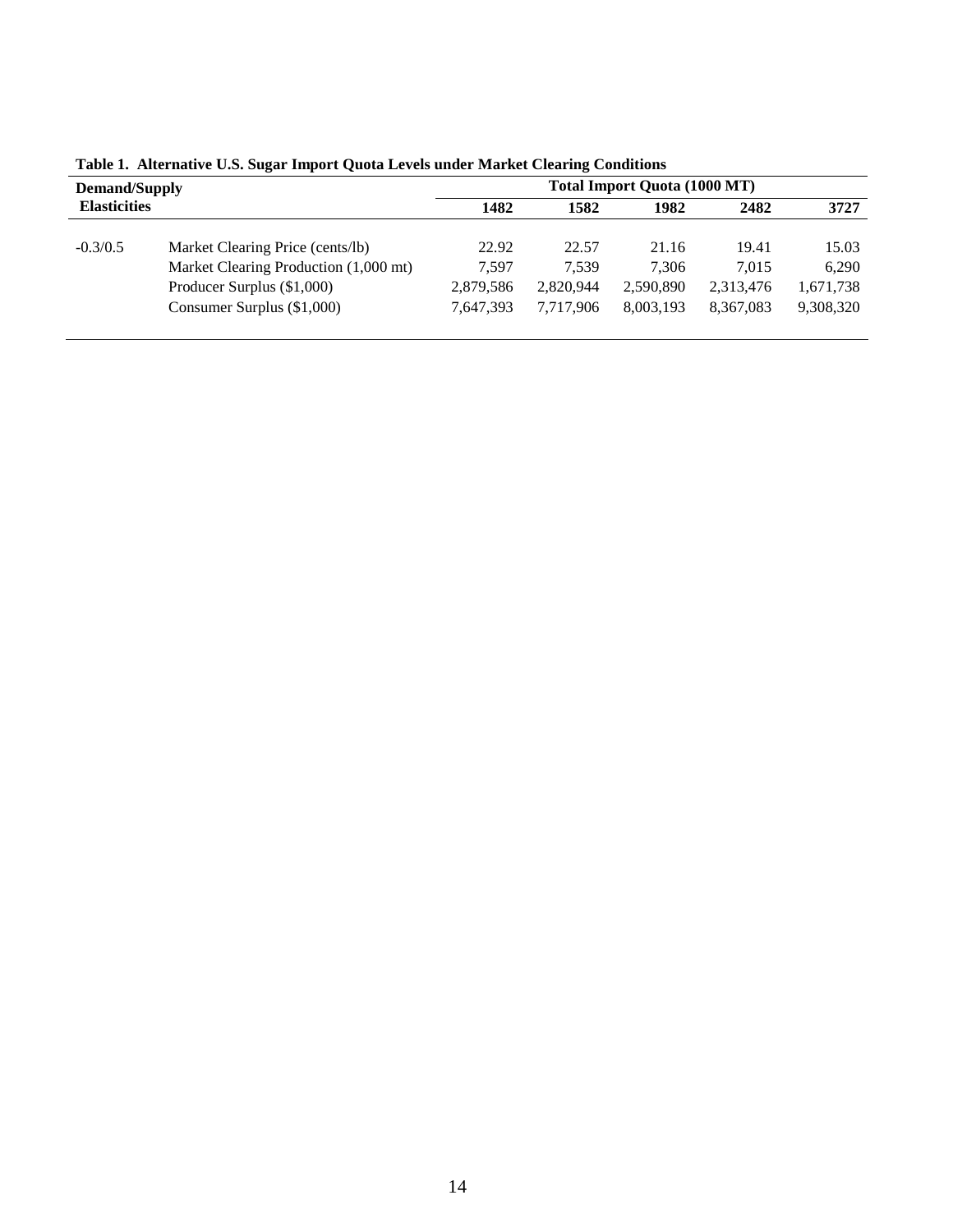

**Figure 1. U.S. Per-Capita Sweetener Consumption: 1995-2007 Source: USDA**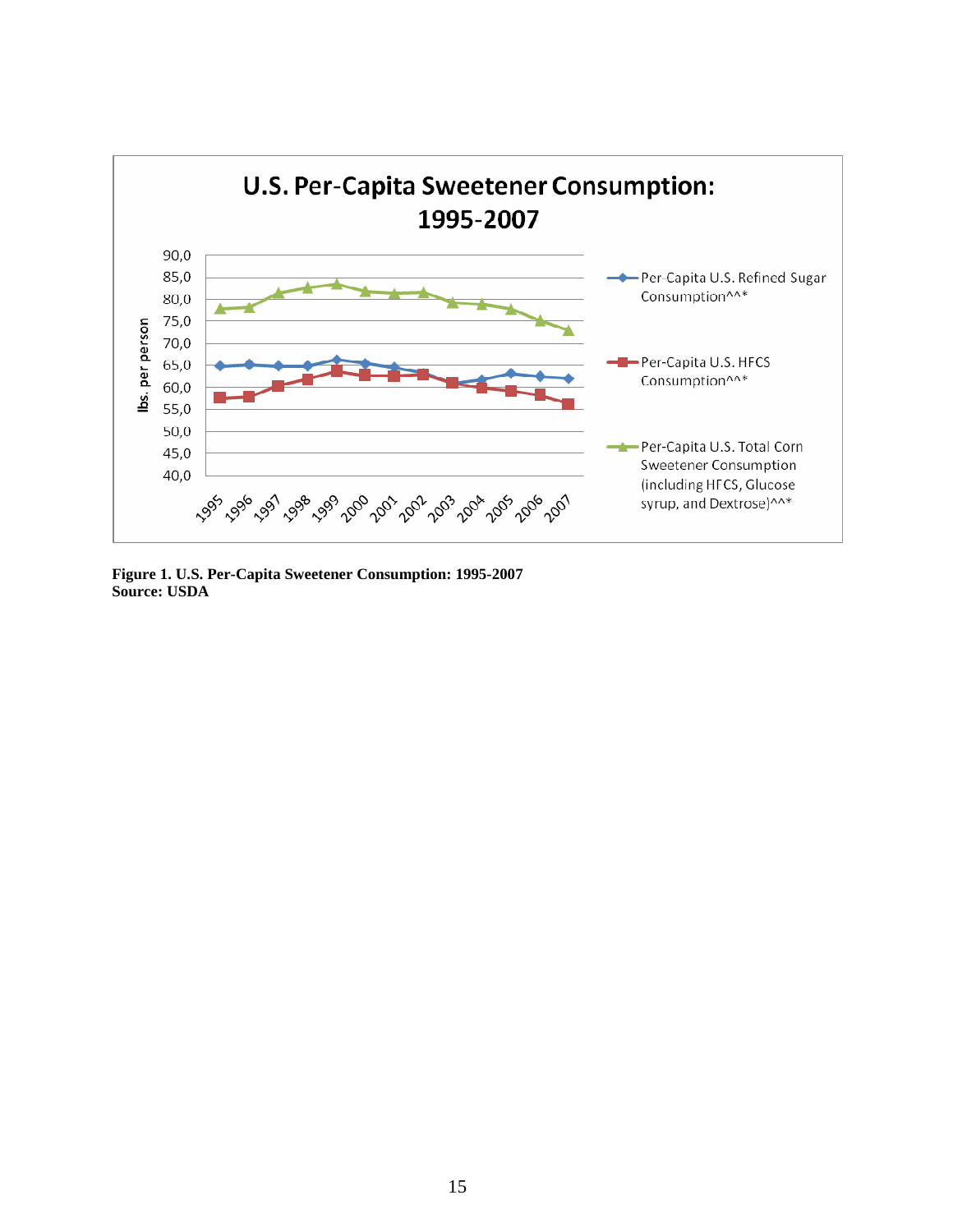

**Figure 2. U.S. Sweetener Prices: 1995-2007 Source: USDA**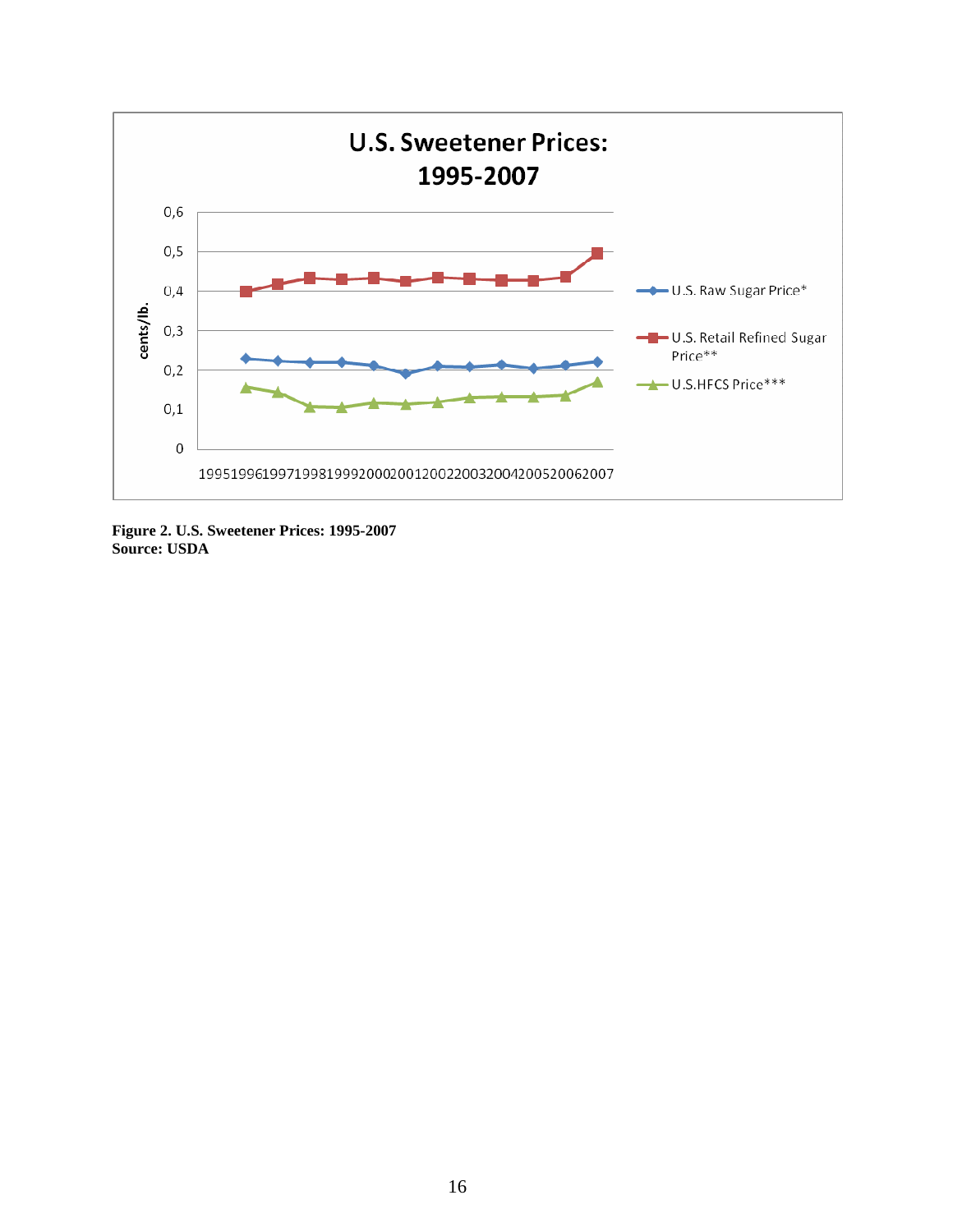

**Figure 3. U.S. Obesity Rate: 1995-2007 Source: Centers for Disease Control**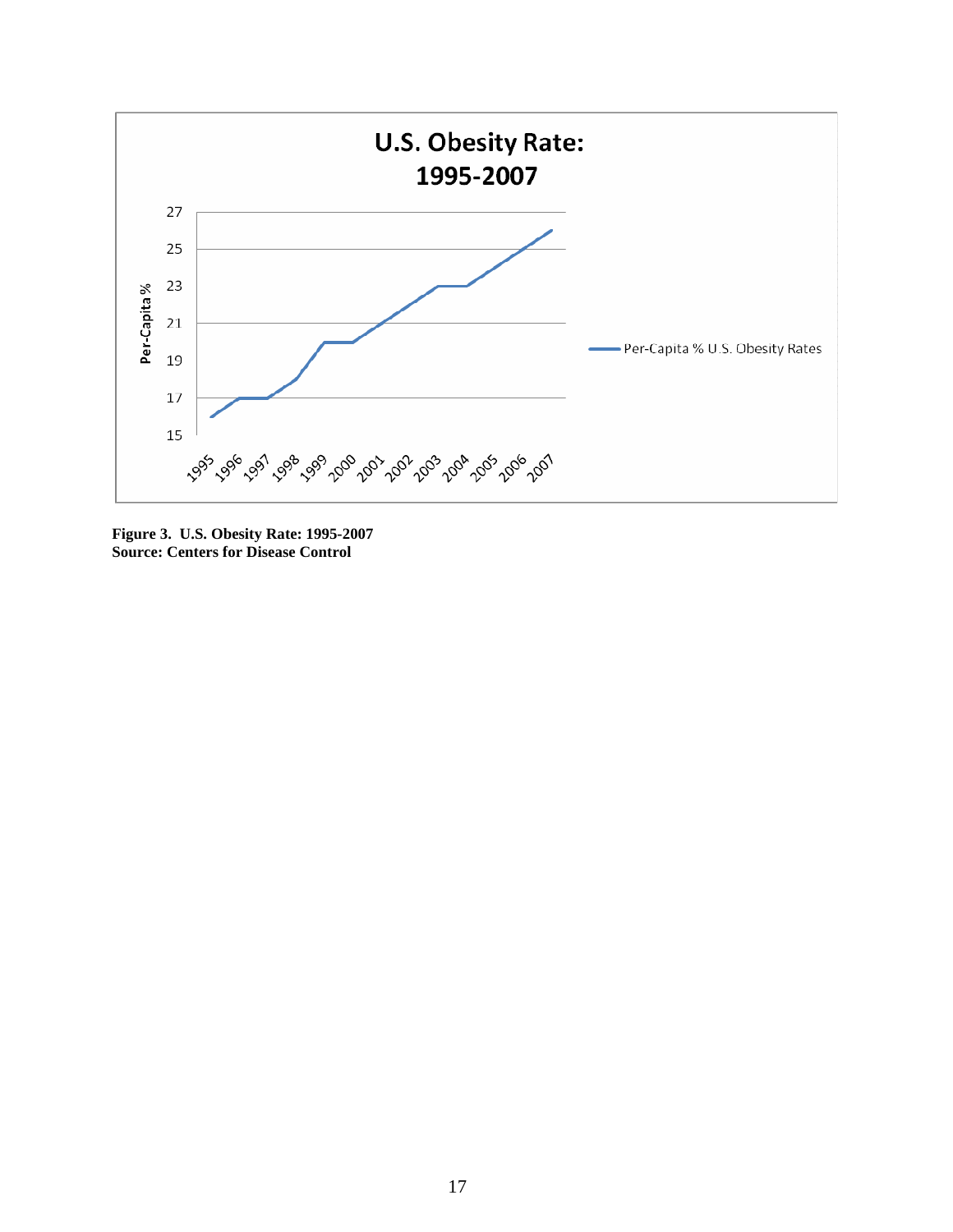

**Figure 4. Corn Production, 1970-2008 Source: USDA.**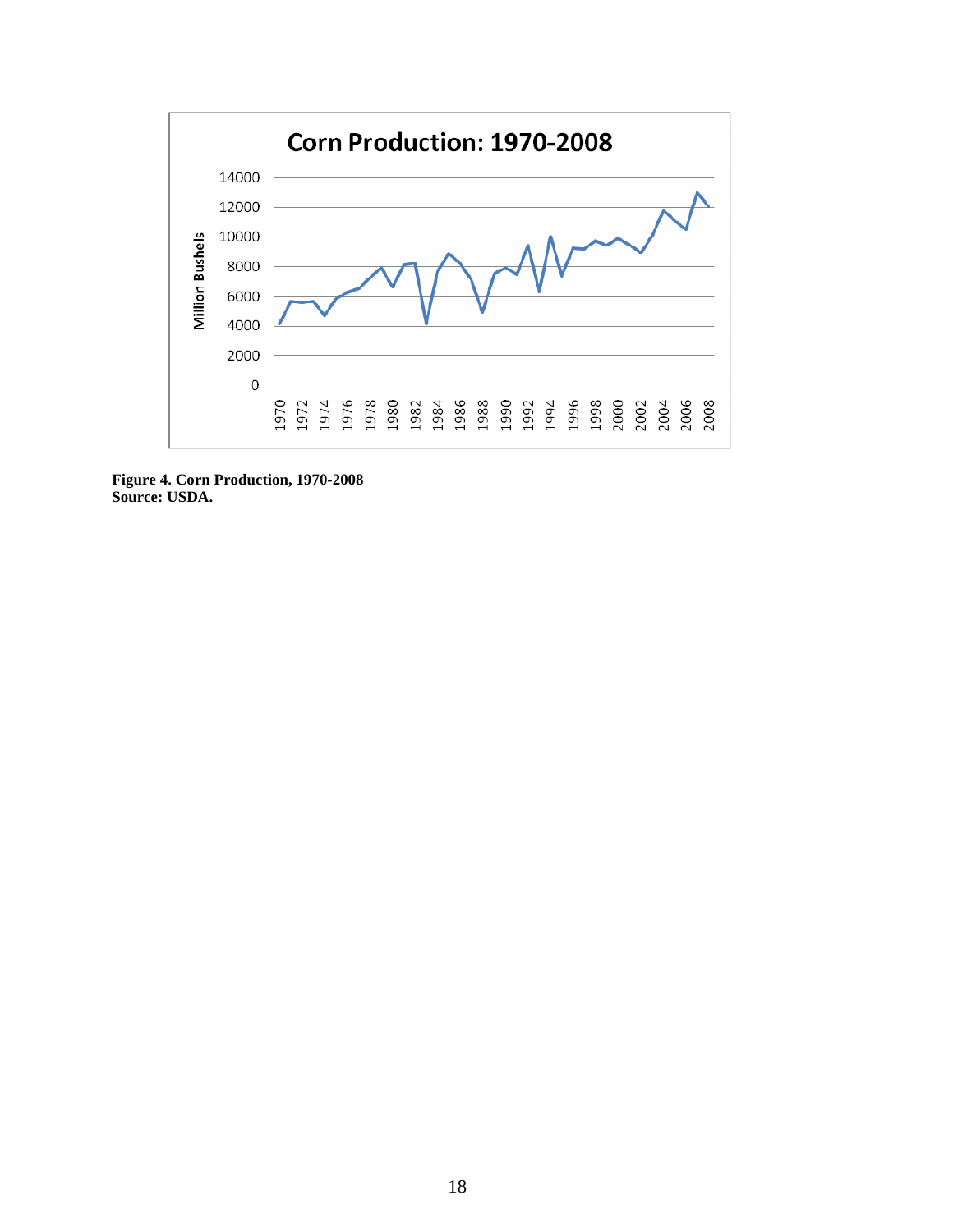

**Figure 5. Corn Usage: 2001-2008 Source: USDA**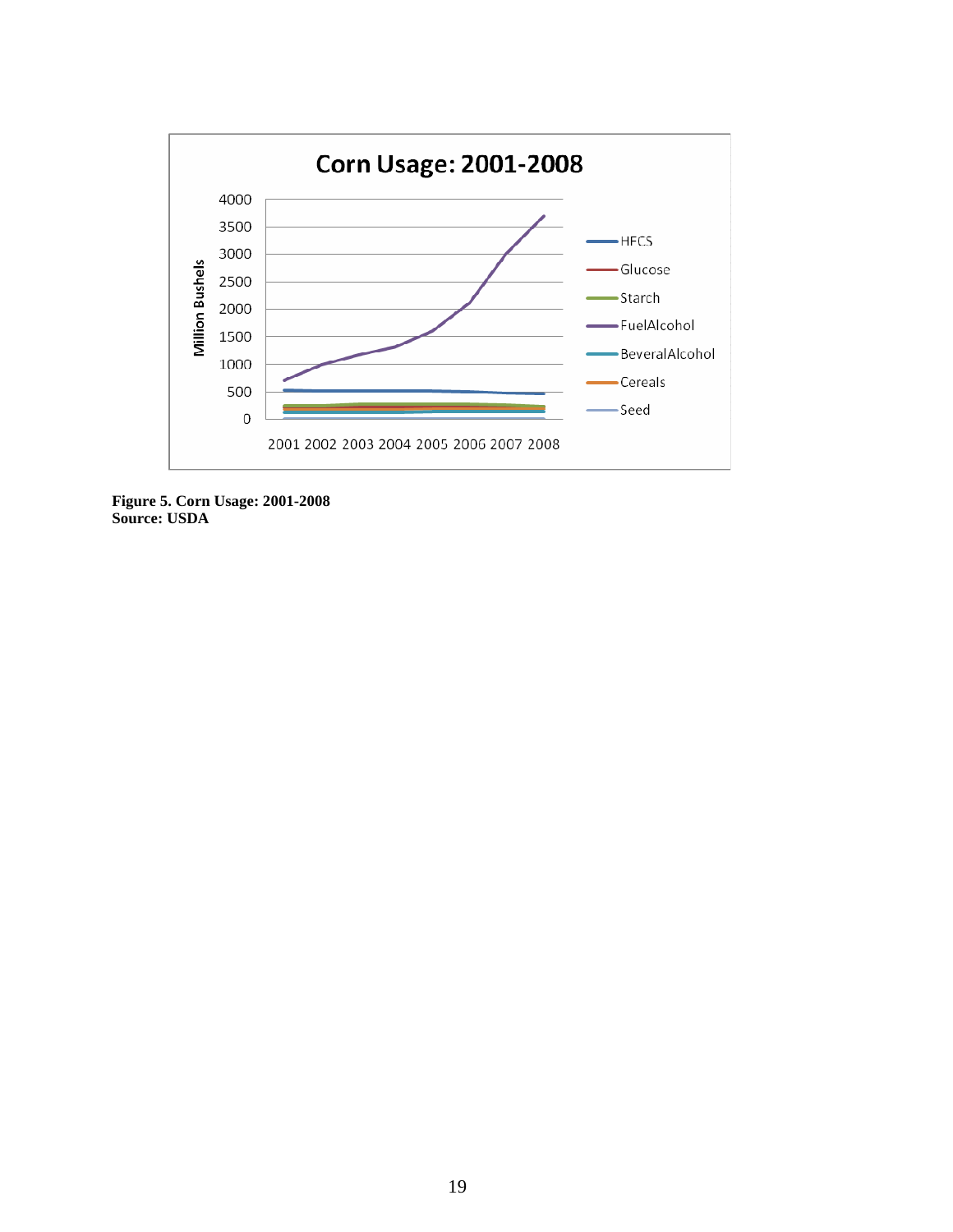

**Figure 6. Impact of an Import Quota, A Small Country Example**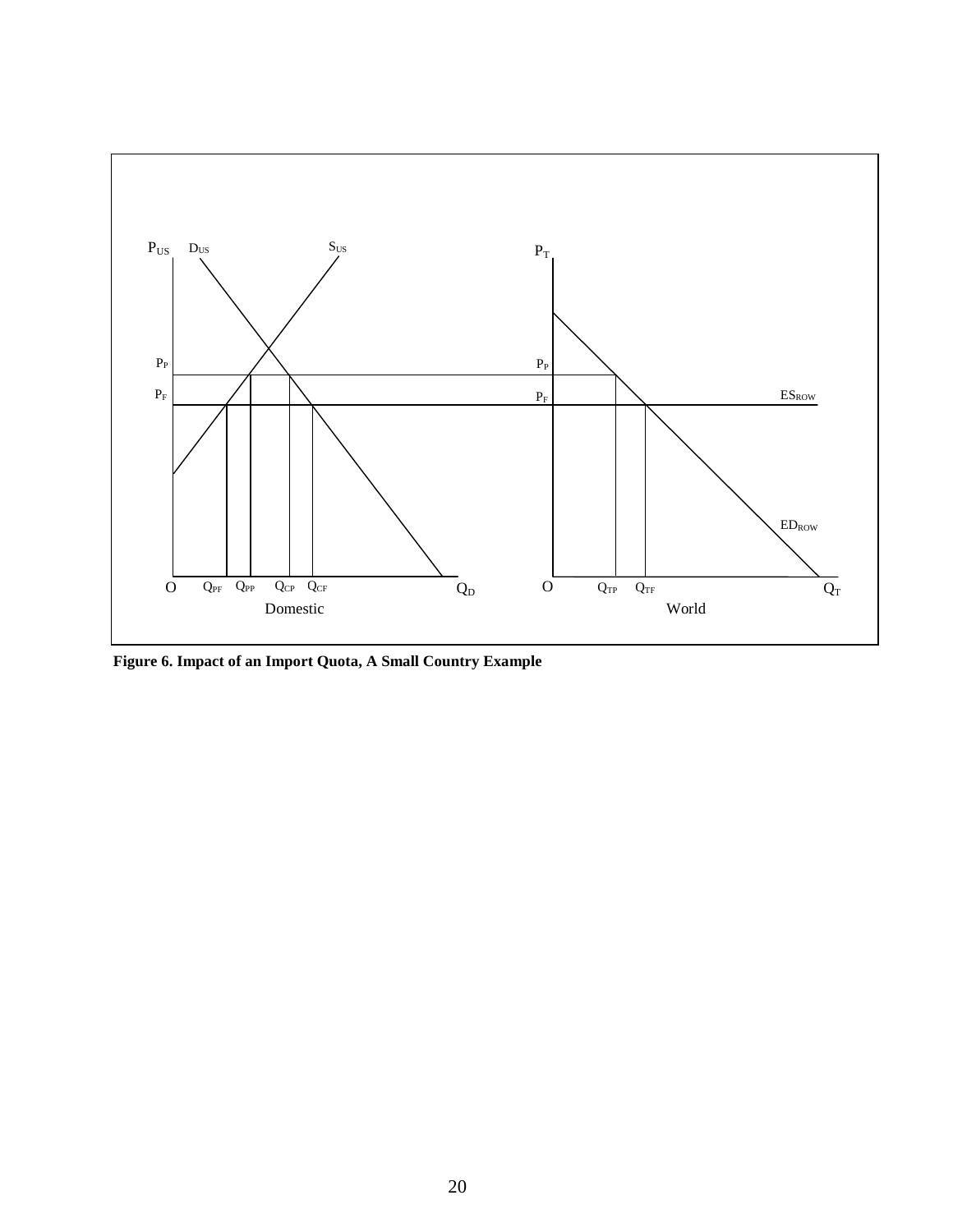## **Bibliography**

Bray, G.A., Samara Joy Nielsen, and Barry M. Popkin. (2004). "Consumption of high-fructose corn syrup in beverages may play a role in the epidemic of obesity." *The American Journal of Clinical Nutrition.* 2004(79) pp. 537-43.

Carmona, Richard H. MD., (2003) "The Obesity Crisis in America." *Testimony Before the Subcommittee on Education Reform Committee on Education and the Workforce United States House of Representatives*. *July 16, 2003.* Web accessed from: http://www.surgeongeneral.gov/news/testimony/obesity07162003.htm on 9/23/2007.

 Corn Refiners Association. (2007). Corn Refiners Association Web-Site. Accessed from: http://www.corn.org/web/history.htm on 09/14/2007.

Centers for Disease Control. *Health, United States, 2007. With Chartbook on Trends in the Health of Americans*. Accessed from: http://www.cdc.gov/nchs/data/hus/hus07.pdf on 09/17/2007.

Farooqi, I. Sadaf, Guiseppe Matarese, Graham M. Lrod, Julia M. Keogh, Elizabeth Lawrence, Chizo Agwu, Veronica Sanna, Susan A. Jebb, Francesco Perna, Silvia Fontana, Robert I. Lechler, Alex M. DePaoli, and Stephen O'Rahilly. (2002). "Beneficial effects of leptin on obesity, T cell hyporesponsiveness, and neuroendocr- ine/metabolic dysfunction of human congenital leptin deficiency." *The Journal of Clinical Investigation.* 2002(110) No. 8. pp.1093- 1103.

Petrolia, D.R. and P.L. Kennedy. (2003). Increasing the United States tariff-rate sugar quota forCuba and Mexico: A partial-equilibrium simulation. *Journal of Agricultural and Applied Economics* 35(3): 589-597.

Sugar Knowledge International. (2007). Sugar Knowledge International Web-site. Accessed from:http://www.sucrose.com/lhist.html on 09/14/2007.

HFCS Facts. (2007). "The Facts about High Fructose Corn Syrup." Web-site. Accessed from: http://www.hfcsfacts.com/index.html on 09/14/2007.

Schulze, Matthias B. DrPH, JoAnn E. Manson, MD, David S. Ludwig, MD, Graham A. Colditz, MD, Meir J. Stampfer, MD, Walter C. Willett, MD, Frank B. Hu, MD. (2004). "Sugar-Sweetened Beverages, Weight Gain, and Incidence of Type-2 Diabetes in Young and Middle-Aged Women." *JAMA, The Journal of The American Medical Association.* 2004(292), No. 8. pp. 927-934.

USDA. Sugar and Sweeteners: Recommended Data: Web-site. Accessed from: http://www.ers.usda.gov/Briefing/Sugar/Data.htm on 09/21/2007.